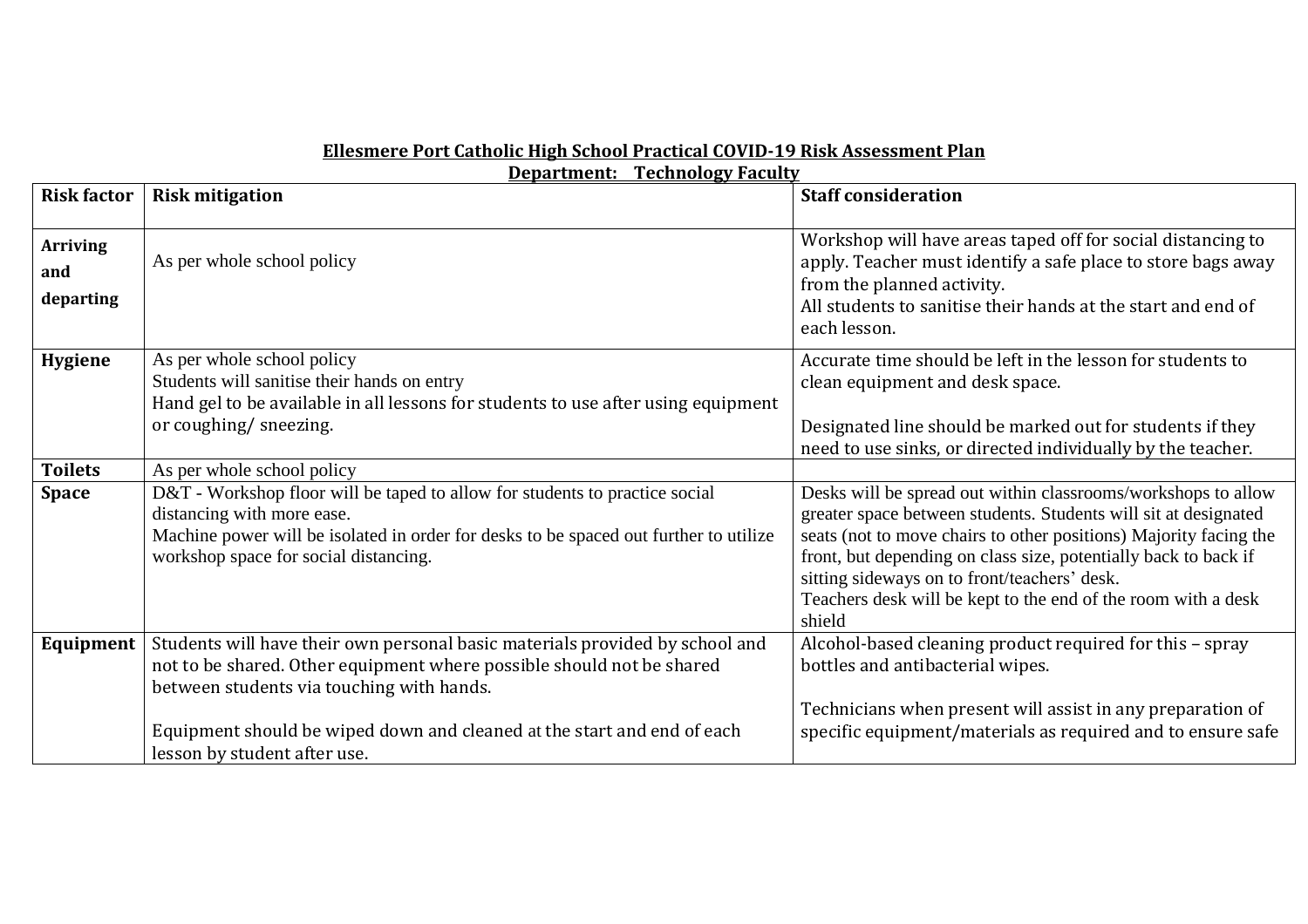|                                                | Year 11 students should have their own set of shared equipment so that<br>practical work (however minimal or basic) can be completed at their<br>designated desk space. This should also be the case for Year 10 GCSE students<br>if the resources are feasible. 6 <sup>th</sup> form students will also be provided with their<br>own set of practical equipment/materials which can be stored within the<br>classroom.                                                                                                                                                                                                                      | collection. Staff to wash hands/hand sanitise before use of<br>equipment - use of gloves if appropriate.                         |
|------------------------------------------------|-----------------------------------------------------------------------------------------------------------------------------------------------------------------------------------------------------------------------------------------------------------------------------------------------------------------------------------------------------------------------------------------------------------------------------------------------------------------------------------------------------------------------------------------------------------------------------------------------------------------------------------------------|----------------------------------------------------------------------------------------------------------------------------------|
| <b>Activities</b>                              | Initially no practical for Years 7 to 9. (first month) Limited practical work for<br>GCSE 10/11, for the first month. All equipment to be cleaned with appropriate<br>antibacterial cleaning spray/wipes and only used within the year group or left<br>for the required time (possibly 72 hours depending on materials before being<br>used by another year group. Demonstrations could be shown using a visualiser<br>or via virtual programmes/you tube. 6th form -Art practical can be completed<br>individually; students will be provided with their own Art<br>materials/sketchbook which they can store safely within the department. | Type of limited practical work for GCSE/6 <sup>th</sup> form within social<br>distance and limiting use of any shared equipment. |
| <b>Unsafe</b><br>practice<br><b>Activities</b> | The following activities should not be done due to the heightened risk of<br>transmission due to student proximity during practical and/or the regular<br>sharing handled equipment:<br><b>Pillar Drill activities</b><br>Rotational Sander activities<br>Whole Group/Shared practical in all faculty subject areas as the safety of<br>students cannot be maintained with staff distancing and the required<br>turnaround of equipment                                                                                                                                                                                                       |                                                                                                                                  |